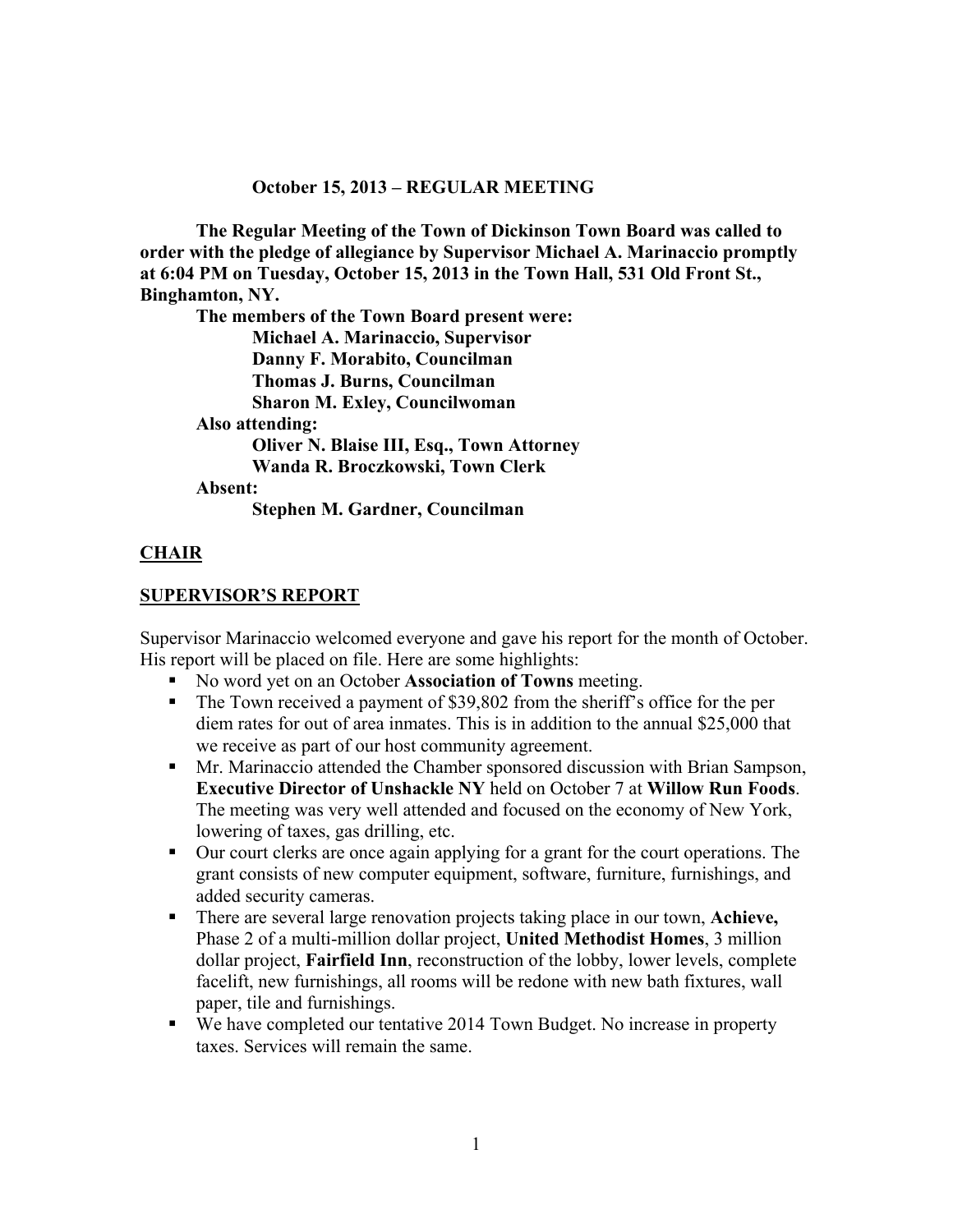- As the **NYS Dept of Transportation** progresses with their study of the I-81 foot bridge, Mr. Marinaccio will keep everyone up to date with their findings.
- **NYSEG** warning letters-None received.
- Code violations no reports as of this meeting.
- Dog Control Officer's report Received September Dog Control Report. Wandering dogs, constant barking dogs, runaway dogs (from the shelter), and other issues were addressed.

### **PUBLIC HEARING**

The public hearing was opened at 6:07 PM by Supervisor Marinaccio regarding the **Prospect Terrace Fire Company fire protection contract renewal.** 

Supervisor Marinaccio went over the contract request. For future the Fire Company requests the following sums, to be paid by the Town on or before March 1 of each year this Agreement:

2014: \$77,000.00 2015: \$82,000.00 2016: \$87,000.00 2017: \$92,000.00 2018: \$97,000.00

At this time Captain Bob Locker presented their justification of the contract request. The last time there was an increase was 1993. The 2013 year amount was \$65,000.

Mr. Locker went over numerous points of the status of the operations of the **PTFC** which includes the various apparatus currently operating in the fire district with 26 active volunteers of which 14 are trained for interior fire fighting. They continue to maintain all aspects of the building. The recent \$71,000 roof replacement has been paid in-full. They are able to fund all expenses from utilities, and insurances, to the volunteer's annual physicals. It should be known the **Environmental Protection Agency (EPA)** and **OSHA** set expiration dates on all fire retardant clothing; replacement required per these dates.

The major line item is the future replacement of the Quint Engine #63, purchased in 1993. This apparatus includes a new 65 foot aerial ladder is needed for the proposed **Microtel Hotel** at the location of the **Northwestern Mutual site.** The director's project the replacement of this engine come the year 2023. Today that same engine would cost over \$800,000 and project in 10 years it would rise to \$1million.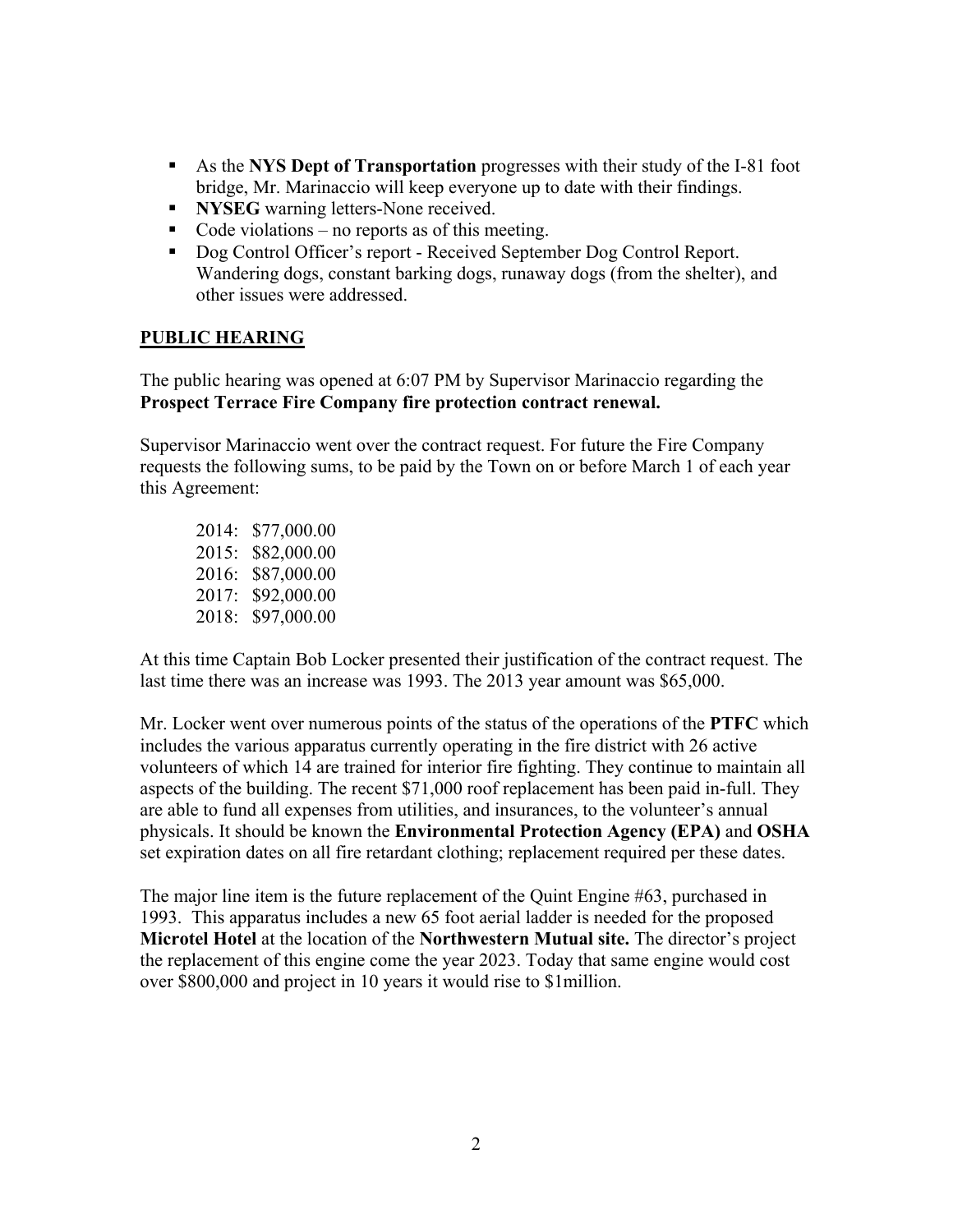*At this time Supervisor Marinaccio opened a public comment period for other volunteer members to add to Mr. Locker's comments and the board members for a Q & A.* 

*Q: Councilman Morabito inquired about the cost of the required fire retardant clothing regulations and the NFPA regulations when they need to replace them? A: Mr. Locker explained it is every 5 years to be compliant.* 

*Q: Councilwoman Exley asked what would be done with the old Quint and wondered about the equipment value once it's out-dated.* 

*A: It would be sold on a buyback program and used to negotiate a deal to offset the cost of a new apparatus.* 

*Q: One question was about the number of emergency calls they receive. A: Alarms are up 50%. Residents are required by law to have C02 detector sensors thus causing people to a call in and the state requires documentation be filed for each call. In addition, numerous highway calls are auto accidents on Route 17 near exit 71.* 

*Q: Councilman Burns asked what does Quint mean. A: It means multiple. It has multiple purposes such as it has 65 foot tower ladder, it carries water for an aerial pump, and carries up to 5 firemen.* 

*Supervisor Marinaccio thought they were well prepared and explained to the volunteers that the concern is if they pass this PTFC budget, the residents in the district will pay more in fire district taxes than in property taxes. The board is concerned how much more these residents can absorb. We plan to inform residents through the Town website.* 

*Q: Supervisor Marinaccio asked the volunteers the question if BDC closes in 2 years what is the monetary affect of their current contract which is \$15,000. A: PTFC has a 5 year contract with BDC. PTFC responds there every day. New York State owns the building so they liable to the contract. Theoretically more problems arise when it's vacant. At least if there are occupants in the building they will be dispatched for an emergency call. In addition, they did wish they would like to have had the BOCES contract. Supervisor Marinaccio recalls years ago when the contract was drawn up. They were tight with the City of Binghamton so this is why Binghamton has the BOCES contract.* 

*It has been tougher to do fund raising. The BBQ's and other events at least help defray the \$5,000 they need to cover the fire fighter physicals so they are always investigating ways to bring in funds.*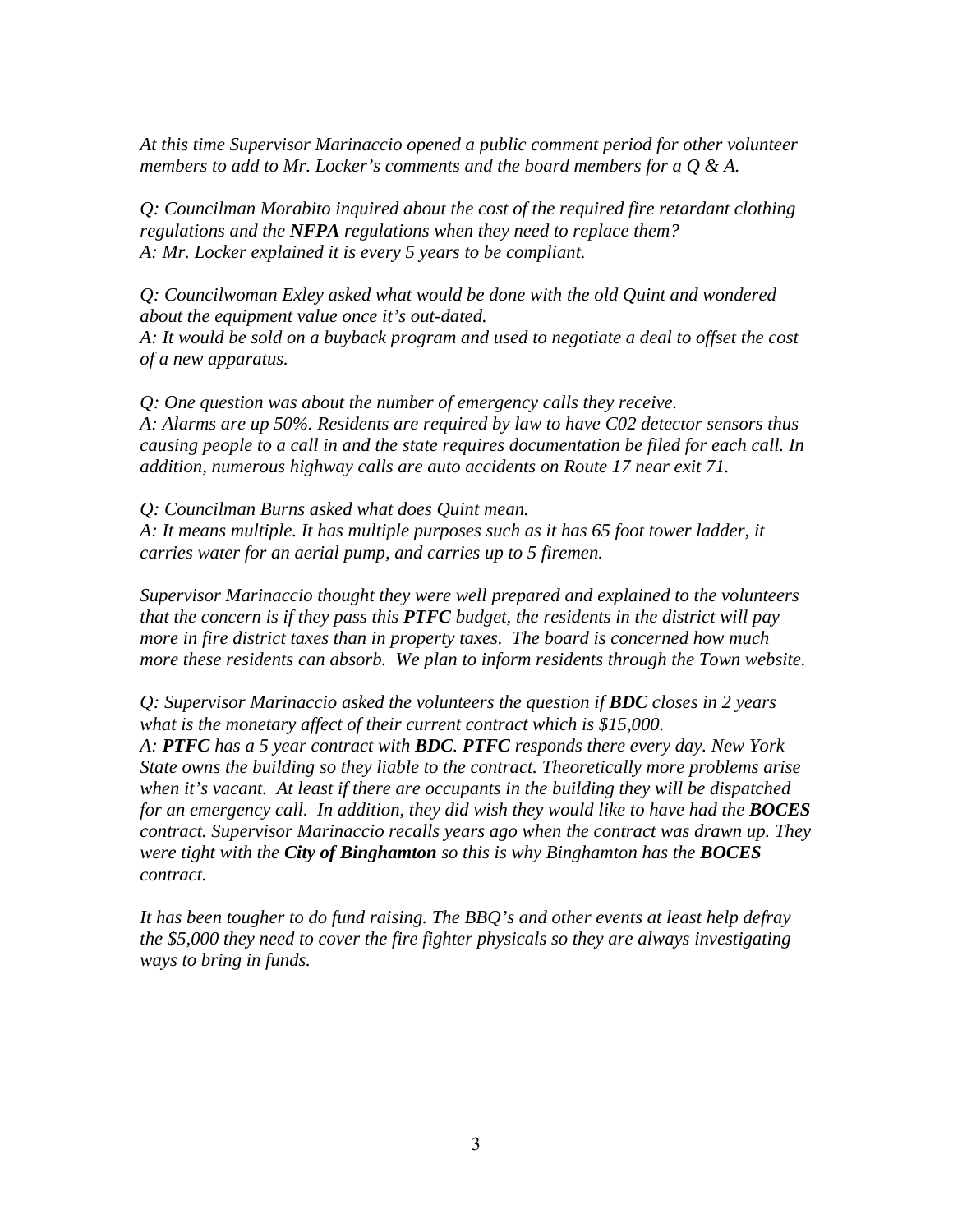*Q: Councilman Morabito asked what financing options are available to them. Also, they could be eligible for Federal FEMA grants which usually are unreachable. He offered the Town could assist them to get them a better rate.* 

*Q: Resident Jim Love inquired about the training opportunities and if they go to the fire academy.* 

*A: With the aging population it is difficult to get interested younger individuals. Their work schedules make it difficult to attend classes to become qualified volunteers. They typically rely on 2nd and 3rd generation fire fighters. Mark is always willing to do fire safety in house to residents no matter what area or town they are from. HAZMAT training is done in house.* 

The public hearing officially closed at 6:49 PM.

At this time on behalf of the **PTFC** volunteers Dave Rieger expressed special thanks to Public Works Commissioner Kie and his men for their assistance during the water main break on Glenwood road on Friday the  $11<sup>th</sup>$  of October as well as another recent event on Lower Stella Ireland Road.

The regular business meeting of the Town Board commenced at 6:50 PM.

### **APPROVAL OF MINUTES**

On a motion by Councilwoman Exley seconded by Councilman Burns to approve the Work Session and Regular Meeting Minutes of September 9, 2013. All in favor. Vote -4 Ayes, Nays-0.

### **ABSTRACT for Voucher #10**

Abstract Summary of Audited Vouchers for Funds respectively in the amount of \$132,187.21. He noted it was a little high but there were highway bills for necessary projects. On Motion from Councilman Morabito, seconded by Councilman Burns to approve. Vote  $Ayes - 4$ , Nays  $- 0$ .

 Supervisor Marinaccio voting Aye Councilman Morabito voting Aye Councilman Burns voting Aye Councilwoman Exley voting Aye Councilman Gardner voting absent Unanimously passed and noted as duly adopted.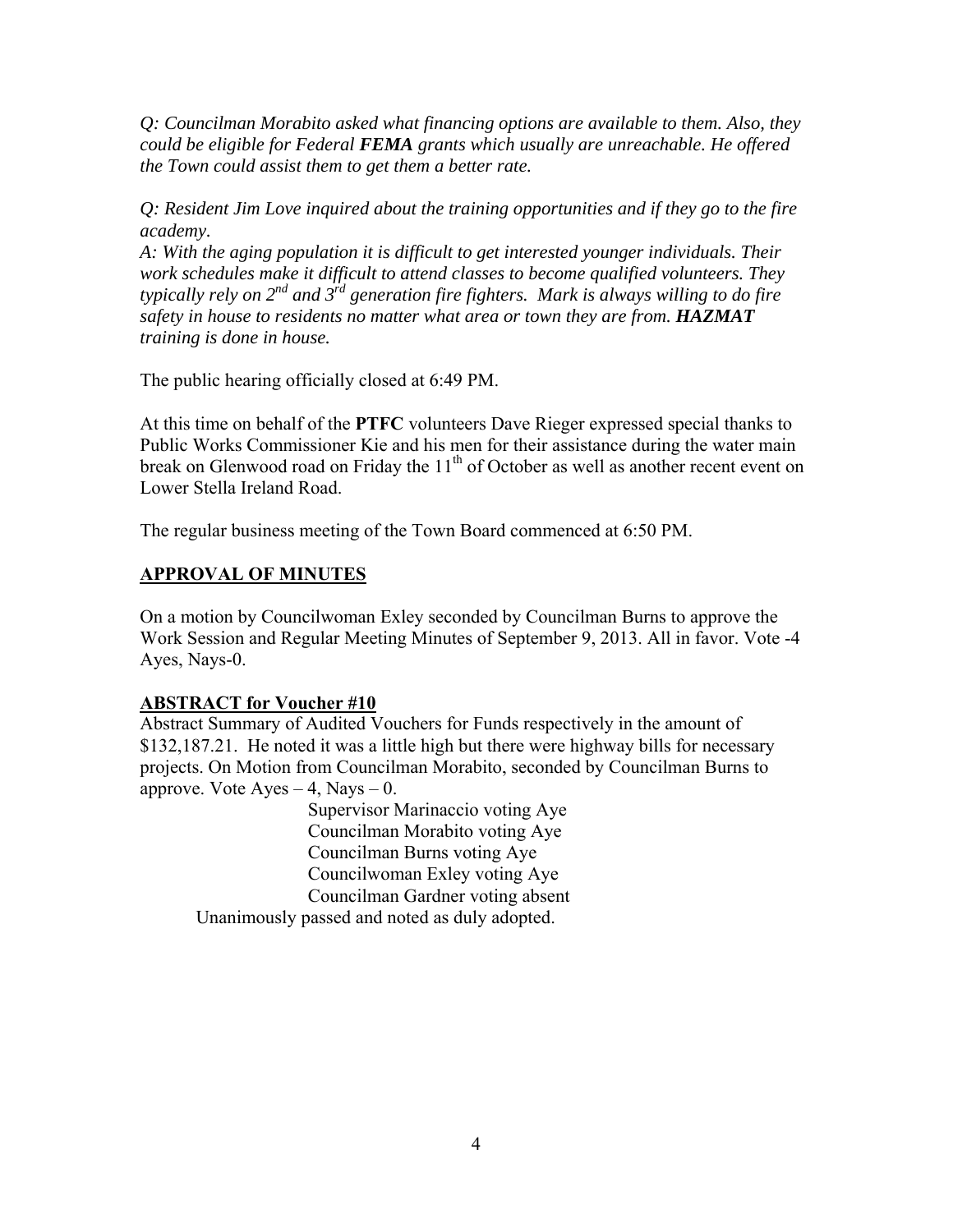# **ATTORNEY**

## **BROOME COUNTY ROAD USE AGREEMENT**

Attorney Blaise had nothing new to report on the **Broome County Road Use Agreement** and is waiting for feedback on the questions his office submitted to Delta Engineering.

### **EXTENSION OF PHELPS STREET**

Attorney Blaise reported that Ms. Burke's attorney has been sent a copy of the survey map and the aerial map of the road site and awaiting their response. Port Dickinson approves of the new road as does the Broome County Sheriff's department. This right-ofway will connect **Brandy Wine Heights** to **Rogers Mountain Way**. We are fortunate we never had any serious life issues and this will provide an access out.

### **PTFC FIRE PROTECTION CONTRACT**

Before the board is to vote on the **Prospect Terrace Fire Company fire protection contract renewal** the board expressed their concerns over the increases. Attorney Blaise said the resolution to approve the agreement should authorize Supervisor Marinaccio to be able to sign.

Councilwoman Exley expressed concern over no potential for population growth in the fire district. Her fear is a small number of residents will be burdened with a much higher tax rate over the next 5 years. Councilman Morabito's comment is he would rather see smaller incremental raises as opposed to waiting 15 to 20 years to implement a 50% increase. His recommends in the future we engage in side meetings to find ways to reduce costs and plan more consistently as to what the volunteer fire fighters are trying to achieve and to plan more consistently. Hopefully there will not be a large increase again in 5 years.

Supervisor Marinaccio echoed and reiterated the same as Councilwoman Exley and Councilman Morabito. We could help the **PTFC** come up with innovative ways and potentially see about bonding come January of 2014. The directors are encouraged to communicate with us regarding any assistance to help them with their financing.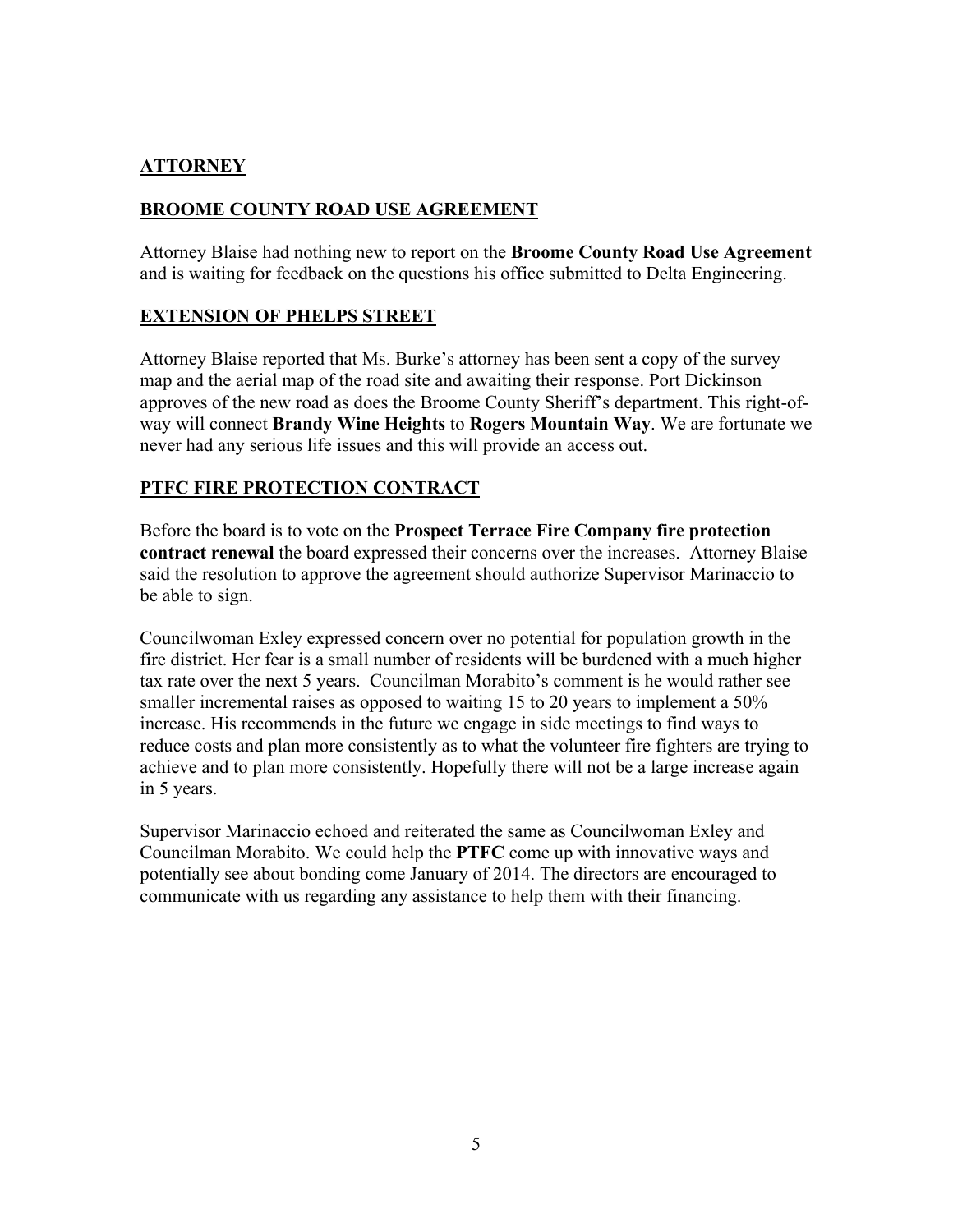#### **RESOLUTION 2013-32**

The following Resolution was offered by Councilman Morabito, who moved its adoption, seconded by Councilwoman Exley to wit:

BE IT RESOLVED, by the Town Board of the Town of Dickinson, Broome County, New York as follows: **Prospect Terrace Fire Company Fire Protection Contract is approved and the Supervisor is authorized to sign the agreements and all ancillary documents. (Copy on file in Town Clerk's office).** 

The question of adoption of the foregoing Resolution was duly put to a vote on roll call which resulted as follows: All in favor. Vote Ayes  $-4$ , Nays  $-0$ . Supervisor Marinaccio voting Aye Councilman Morabito voting Aye Councilman Burns voting Aye Councilwoman Exley voting Aye Councilman Gardner voting Absent

All in favor.

#### **RESOLUTION 2013-33**

The following Resolution was offered by Councilman Morabito, who moved its adoption, seconded by Councilwoman Exley to wit:

BE IT RESOLVED, by the Town Board of the Town of Dickinson, Broome County, New York as follows: **Court grant application for printers, security camera equipment and internal doors security card entry system is authorized. Resolution on file.**

The question of adoption of the foregoing Resolution was duly put to a vote on roll call which resulted as follows: All in favor. Vote Ayes  $-4$ , Nays  $-0$ .

> Supervisor Marinaccio voting Aye Councilman Morabito voting Aye Councilman Burns voting Aye Councilwoman Exley voting Aye Councilman Gardner voting Absent

All in favor.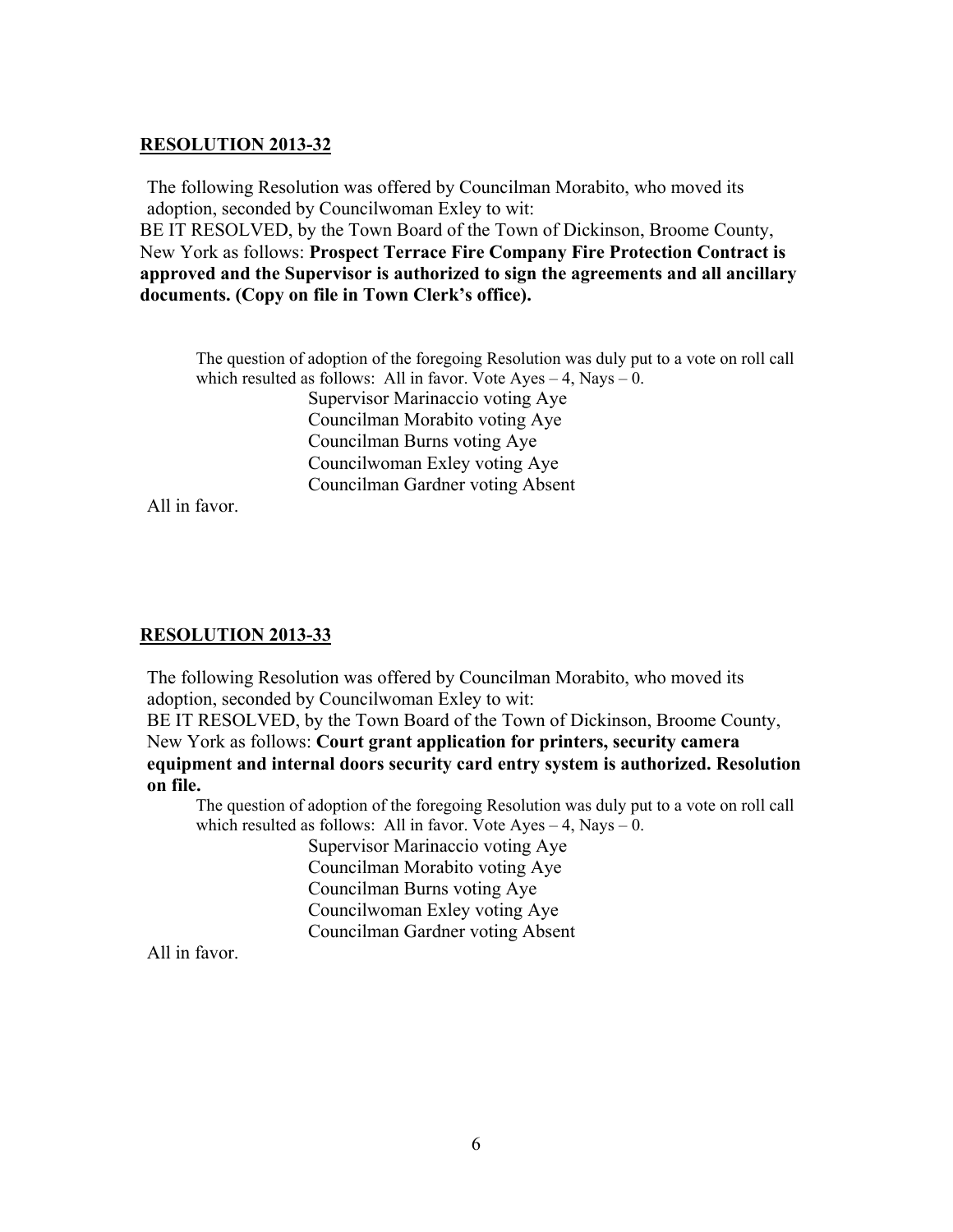#### **RESOLUTION 2013-34**

The following Resolution was offered by Councilwoman Exley, who moved its adoption, seconded by Councilman Morabito to wit: BE IT RESOLVED, by the Town Board of the Town of Dickinson, Broome County, New York as follows: **Schedule public hearing for 2014 budget, Monday, November 4th at 5:30 PM at the Work Session.** The question of adoption of the foregoing Resolution was duly put to a vote on roll call which resulted as follows: All in favor. Vote Ayes  $-4$ , Nays  $-0$ .

 Supervisor Marinaccio voting Aye Councilman Morabito voting Aye Councilman Burns voting Aye Councilwoman Exley voting Aye Councilman Gardner voting absent

All in favor.

#### **RESOLUTION 2013-35**

The following Resolution was offered by Councilman Morabito, who moved its adoption, seconded by Councilman Burns to wit:

BE IT RESOLVED, by the Town Board of the Town of Dickinson, Broome County, New York as follows: **appointment of new Town Assessor as Jack**  Cahill for a 6 year appointment beginning Tuesday, October 15<sup>th</sup>, 2013.

The question of adoption of the foregoing Resolution was duly put to a vote on roll call which resulted as follows: All in favor. Vote Ayes  $-4$ , Nays  $-0$ .

 Supervisor Marinaccio voting Aye Councilman Morabito voting Aye Councilman Burns voting Aye Councilwoman Exley voting Aye Councilman Gardner voting Absent

All in favor.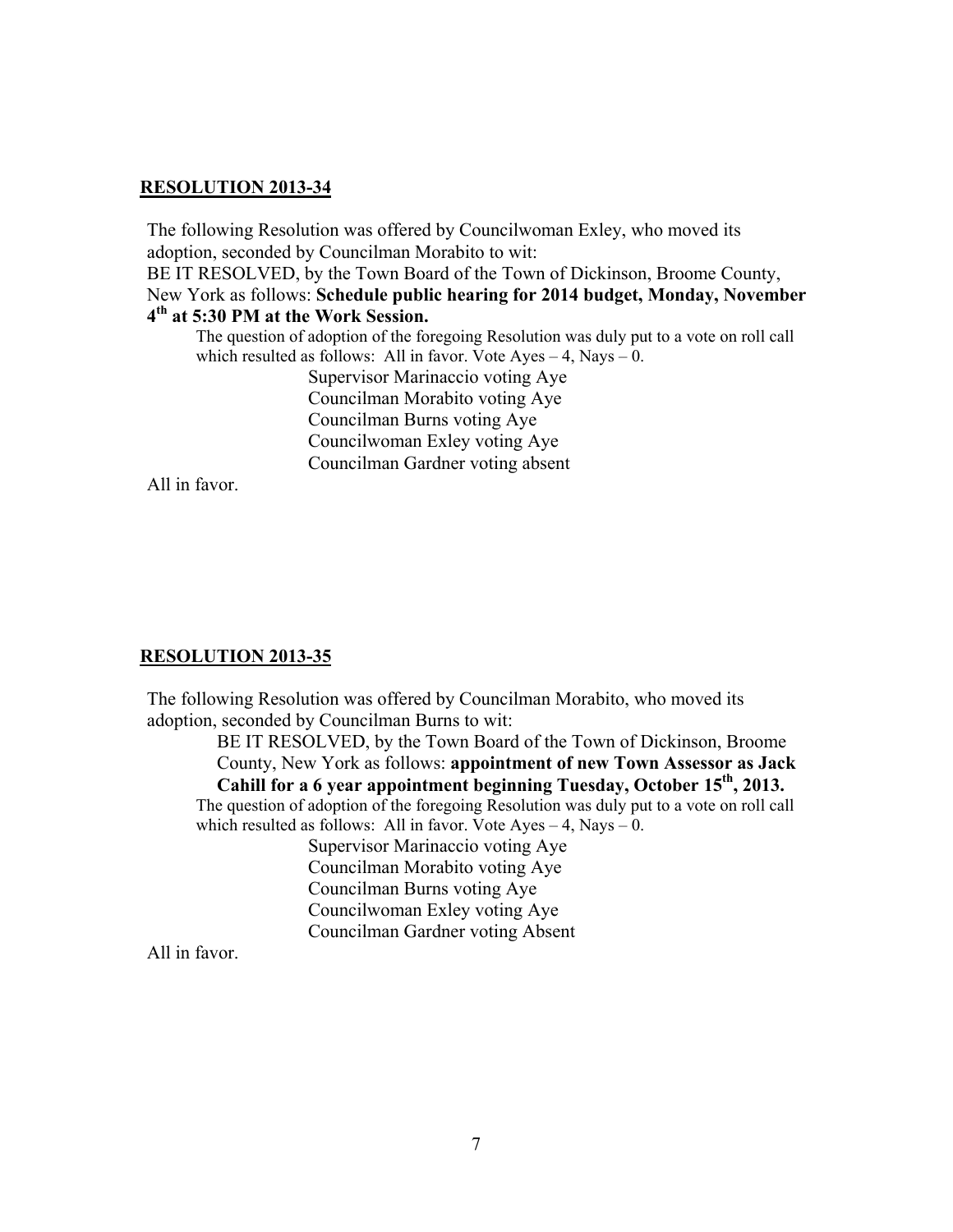#### **RESOLUTION 2013-36**

The following Resolution was offered by Councilman Morabito, who moved its adoption, seconded by Councilwoman Exley to wit:

> BE IT RESOLVED, by the Town Board of the Town of Dickinson, Broome County, New York as follows: **appointment of new Board of Assessment Review member Ron Ruffo beginning Tuesday, October 15th, 2013, with a term of office expiring September 30, 2018.**

The question of adoption of the foregoing Resolution was duly put to a vote on roll call which resulted as follows: All in favor. Vote  $Ayes - 4$ , Nays  $- 0$ .

> Supervisor Marinaccio voting Aye Councilman Morabito voting Aye Councilman Burns voting Aye Councilwoman Exley voting Aye Councilman Gardner voting Absent

All in favor.

#### **RESOLUTION 2013-37**

The following Resolution was offered by Councilman Morabito, who moved its adoption, seconded by Councilwoman Exley to wit:

BE IT RESOLVED, by the Town Board of the Town of Dickinson, Broome County, New York as follows: **Add True Avenue to the Town highway inventory for the CHIPS program. Resolution on file.** 

The question of adoption of the foregoing Resolution was duly put to a vote on roll call which resulted as follows: All in favor. Vote Ayes  $-4$ , Nays  $-0$ .

> Supervisor Marinaccio voting Aye Councilman Morabito voting Aye Councilman Burns voting Aye Councilwoman Exley voting Aye Councilman Gardner voting absent

All in favor.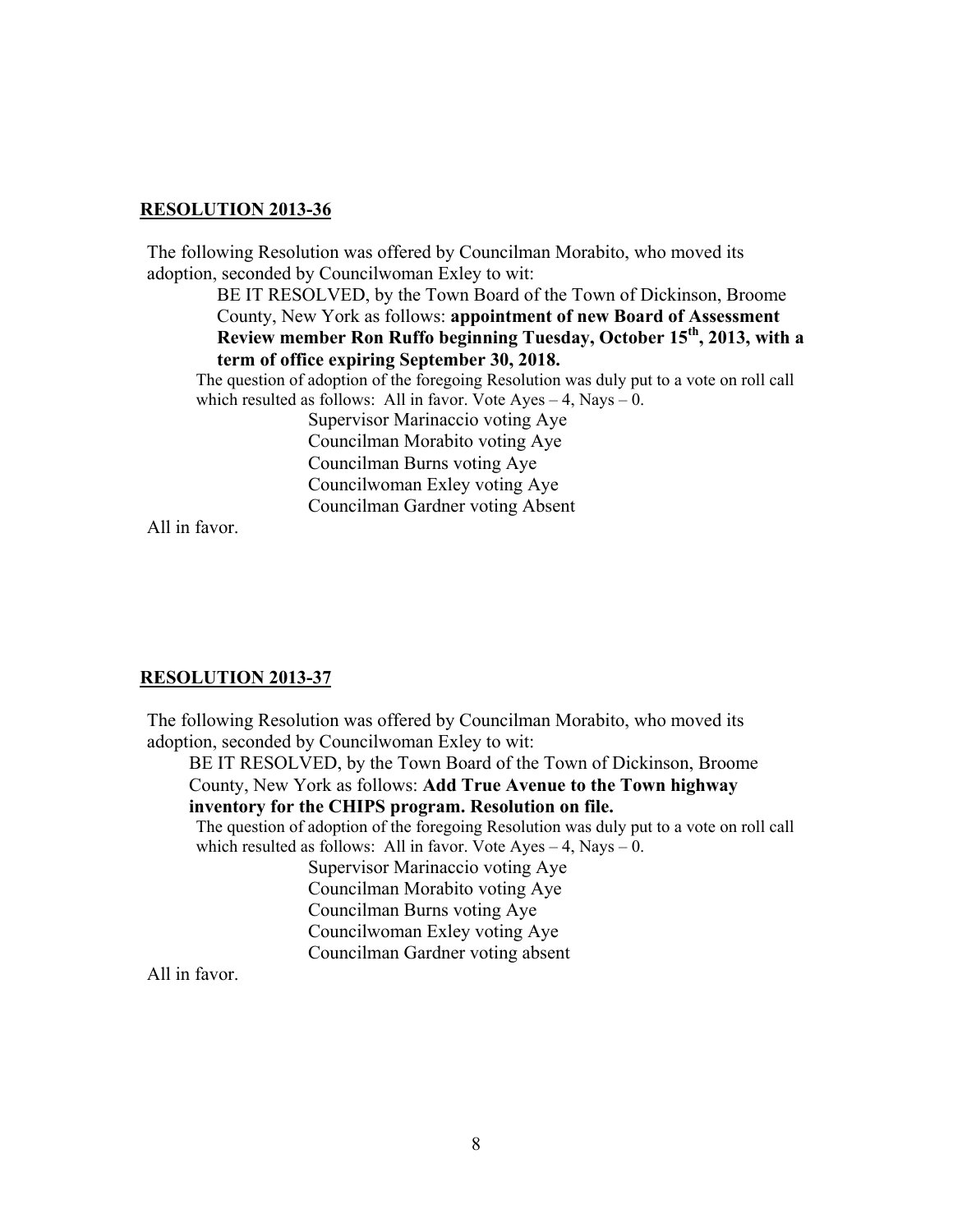### **CHAIR**

### **SUNY BROOME SMOKING BAN.**

The town has been working with the College to resolve this problem for 2 years. President Kevin Drumm responded to Mr. Marinaccio' communication request and is looking to go to **Plan B**. We do not know what they are proposing but Mr. Marinaccio asked him to talk please talk to us first before any plan is implemented. Hopefully it will involve a designated location on campus for the smokers.

#### **2014 BUDGET**

Mr. Marinaccio thanked us all for working on the 2014 Budget Process. There is a 2% salary increase for staff. Supervisor Marinaccio stated all departments compromised.

### **COMMITTEE REPORTS:**

### **PUBLIC WORKS – WATER & HIGHWAY DEPARTMET**

- 1. Danny Miller of the water department reported there was a water main break, mid-afternoon, Friday October 11<sup>th</sup> on Glenwood road which affected **BDC**, **BOCES** and residents on Sunset Drive. There have been several water main breaks within the past 20 years. Unfortunately the initial installation was less than efficient which probably was installed around 1978. The **City of Binghamton** reported a loss of 1 million gallons of water. The Town will need to repair and replace 4,000 feet of pipe from Sunset Drive to Glenwood Road. Mr. Miller will obtain an estimated cost and the town will explore a way to cover the repair.
- 2. The dorms at **SUNY Broome** need a sewer station upgrade of \$39,000. If we can get the current upgrade under \$35,000 then it would not be required to go out to bid. Competitive bid would have to write a spec and that will be an additional fee over the cost of the upgrade. Mr. Miller provided the college with a work plan. **SUNY Broome** will reimburse all of the cost to the Town.
- 3. The 3 year **Health Department** water inspection was completed throughout the whole town. The inspector was impressed and stated he has never been in such a clean environment. The report will be filed and copy will come to the town.
- 4. **SUNY Broome** campus engineer presented a recommendation to remove the old 750 gallon water tank on campus property. This will cover all of the north side of the town. This will involve everyone getting involved from the **County** including their engineer, insurance company and fire department before the tank can be removed.
- 5. Public Works **Commissioner** Kie reported milling and paving will be done next week on the Old State Road spur.
- 6. Public Works Commissioner Kie reported on the various properties the town will offer for sale. For sale signs will be posted on the properties of 34 and 36 N. Broome Street as well as 213 Bevier Street. 50 N. Broad Street property is on HOLD, waiting for foreclosure. Mr. Kie will be the contact for interested parties.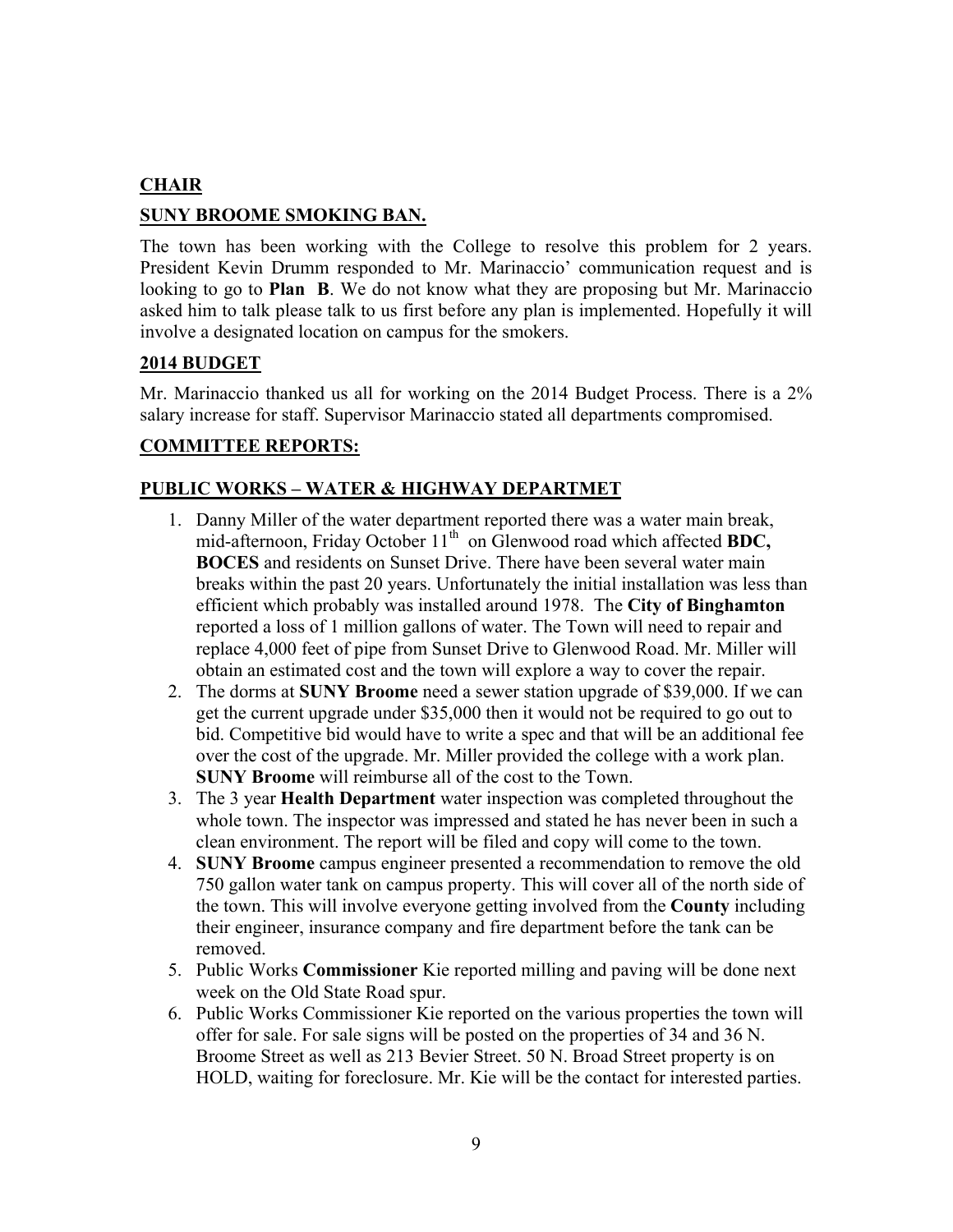# **PLANNING BOARD**

The Comprehensive Plan updates are ongoing. The next Planning Board meeting will be on Tuesday, October 29<sup>th</sup> at the Port Dickinson Fire Department and town offices, 786 Chenango Street. The public is welcome.

# **ZONING BOARD**

Jeanne Compton, Chair of the Zoning board, was informed by Mr. Rafferty and confirmed that a variance hearing must be scheduled to for setback and other issues for the proposed **Microtel Hotel**. Plus the Town Board will have to change the current zoning. Currently it's R1-R2, as 2-family. It is necessary to change it to **Planned Unit Development (PUD)**.

### **CODE ENFORCEMENT**

Code Enforcement Rafferty did not have anything to report.

At this time Councilman Burns asked "Is there a restriction on the amount of signs that can be displayed at the Manley convenience store and gas station on Front Street?" It was agreed the temporary signs situation procedure is a problem in the Town. The current ordinance allows temporary signs for a period of 90 days for permit fee of \$25.00. Councilwoman Exley commented the signage at the Manley gas station on Downs and Market is also a problem. Need to address.

### **MONTHLY FINANCIAL REPORTS**

Councilman Morabito made a motion to accept the 2013 Monthly Financial Report(s) for the months of June, July and August. On motion of Councilman Morabito and seconded by Councilman Burns. All in favor.

### **2014 ASSOCIATION OF TOWNS TRAINING**

Supervisor Marinaccio stated the **2014 Association of Towns of the State of New York Training School** will be held Sunday, February16 through Wednesday the 19<sup>th</sup> 2014.